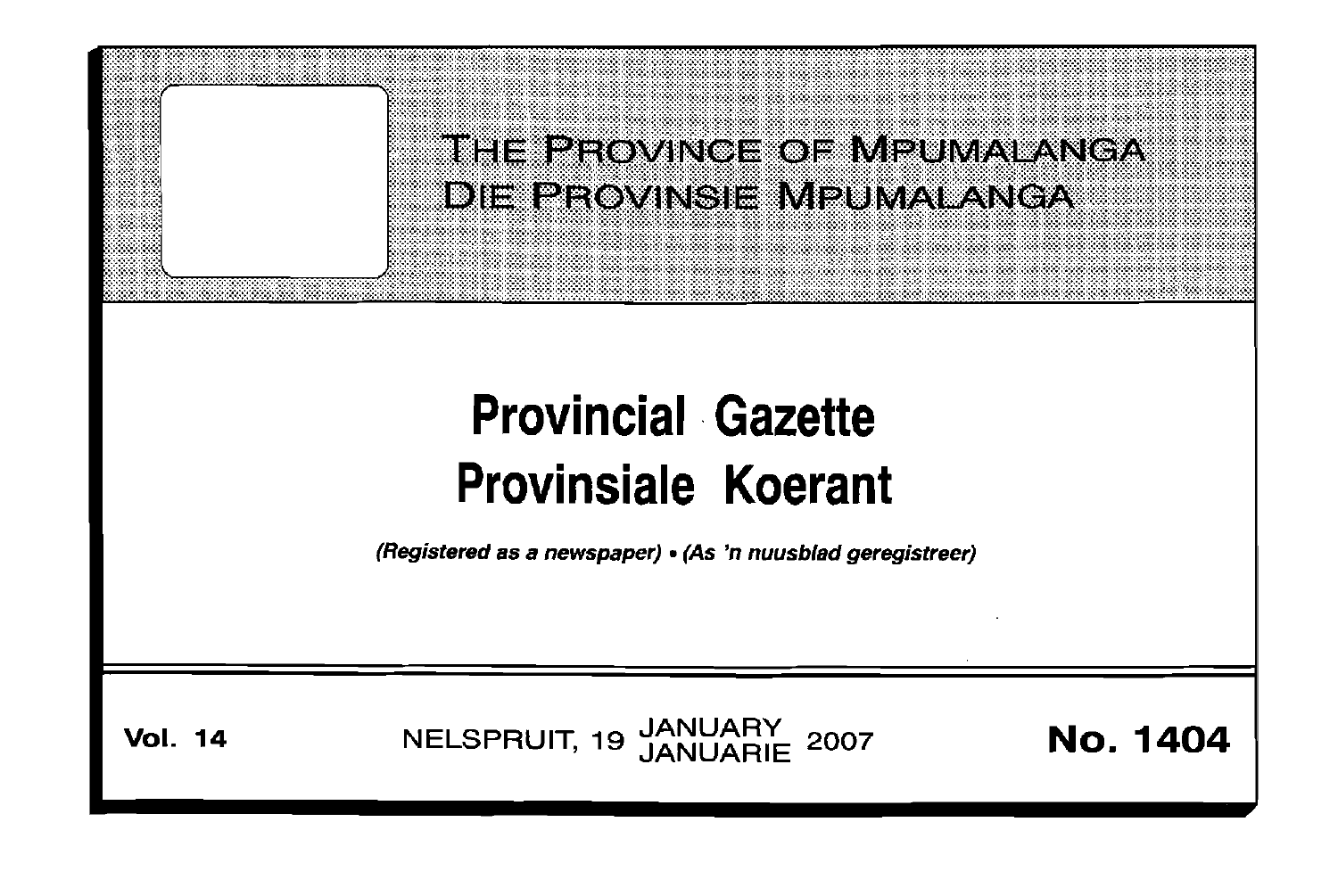# **CONTENTS· INHOUD**

 $\ddot{\phantom{a}}$ 

| No. |                                                                                                           | Page<br>No. | Gazette<br>No. |
|-----|-----------------------------------------------------------------------------------------------------------|-------------|----------------|
|     | <b>GENERAL NOTICES • ALGEMENE KENNISGEWINGS</b>                                                           |             |                |
| 8   |                                                                                                           | 8           | 1404           |
| 8   |                                                                                                           | 8           | 1404           |
| 9   |                                                                                                           | 8           | 1404           |
| 9   |                                                                                                           | 9           | 1404           |
| 10  |                                                                                                           | 9           | 1404           |
| 10  |                                                                                                           | 9           | 1404           |
| 11  |                                                                                                           | 10          | 1404           |
| 11  |                                                                                                           | 10          | 1404           |
| 12  |                                                                                                           | 10          | 1404           |
| 12  |                                                                                                           | 11          | 1404           |
| 13  |                                                                                                           | 11          | 1404           |
| 13  |                                                                                                           | 11          | 1404           |
| 14  |                                                                                                           | 12          | 1404           |
| 14  |                                                                                                           | 12          | 1404           |
| 15  |                                                                                                           | 12          | 1404           |
| 15  |                                                                                                           | 12          | 1404           |
| 16  |                                                                                                           | 13          | 1404           |
| 16  |                                                                                                           | 13          | 1404           |
| 17  |                                                                                                           | 13          | 1404           |
| 17  |                                                                                                           | 14          | 1404           |
|     | LOCAL AUTHORITY NOTICES · PLAASLIKE BESTUURSKENNISGEWINGS                                                 |             |                |
| з   | Town-planning and Townships Ordinance (15/1986): Greater Tubase Municipality: Tubatse Amendment Scheme 19 | 14          | 1404           |
| 4   |                                                                                                           | 14          | 1404           |
| 5   |                                                                                                           | 15          | 1404           |
| 6   | Ordonnansie op Dorpsbeplanning en Dorpe (15/1986): Thaba Chweu Munisipaliteit: Lydenburg-wysigingskema    | 15          | 1404           |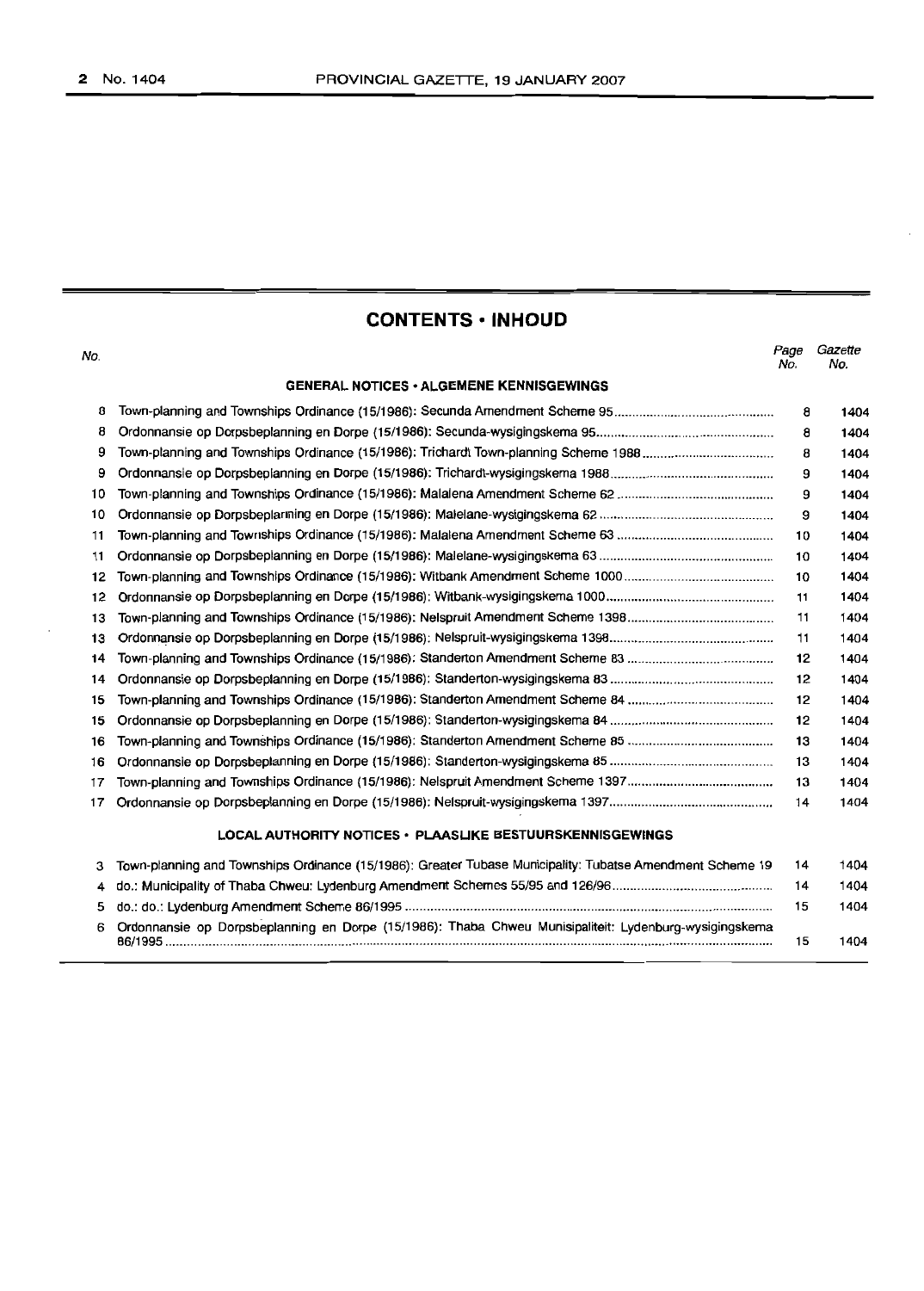**IMPORTANT NOTICE** The **Mpumalanga Province Provincial Gazette** Function will be transferred to the **Government Printer** in Pretoria as from 1 April 2005 NEW PARTICULARS ARE AS FOLLOWS: Physical address: Postal address: Government Printing Works Private Bag X85 149 Bosman Street Pretoria Pretoria 0001 New contact persons: Louise Fourie Tel.: (012) 334-4686 Mrs H. Wolmarans Tel.: (012) 334-4591 Fax number: (012) 323-8805 E-mail address: iPienaar@print.pwv.gov.za Contact persons for subscribers: Mrs S. M. Milanzi Tel.: (012) 334-4734 Mrs J. Wehmeyer Tel.: (012) 334-4753 Fax.: (012) 323-9574 This phase-in period is to commence from 18 March 2005 (suggest date of advert) and notice comes into operation as from 1 April 2005. Subscribers and all other stakeholders are advised to send their advertisements directly to the Government Printing Works, two weeks before the 1st April 2005. In future, adverts have to be paid in advance

before being published in the Gazette.

AWIE VAN ZVL Advertising Manager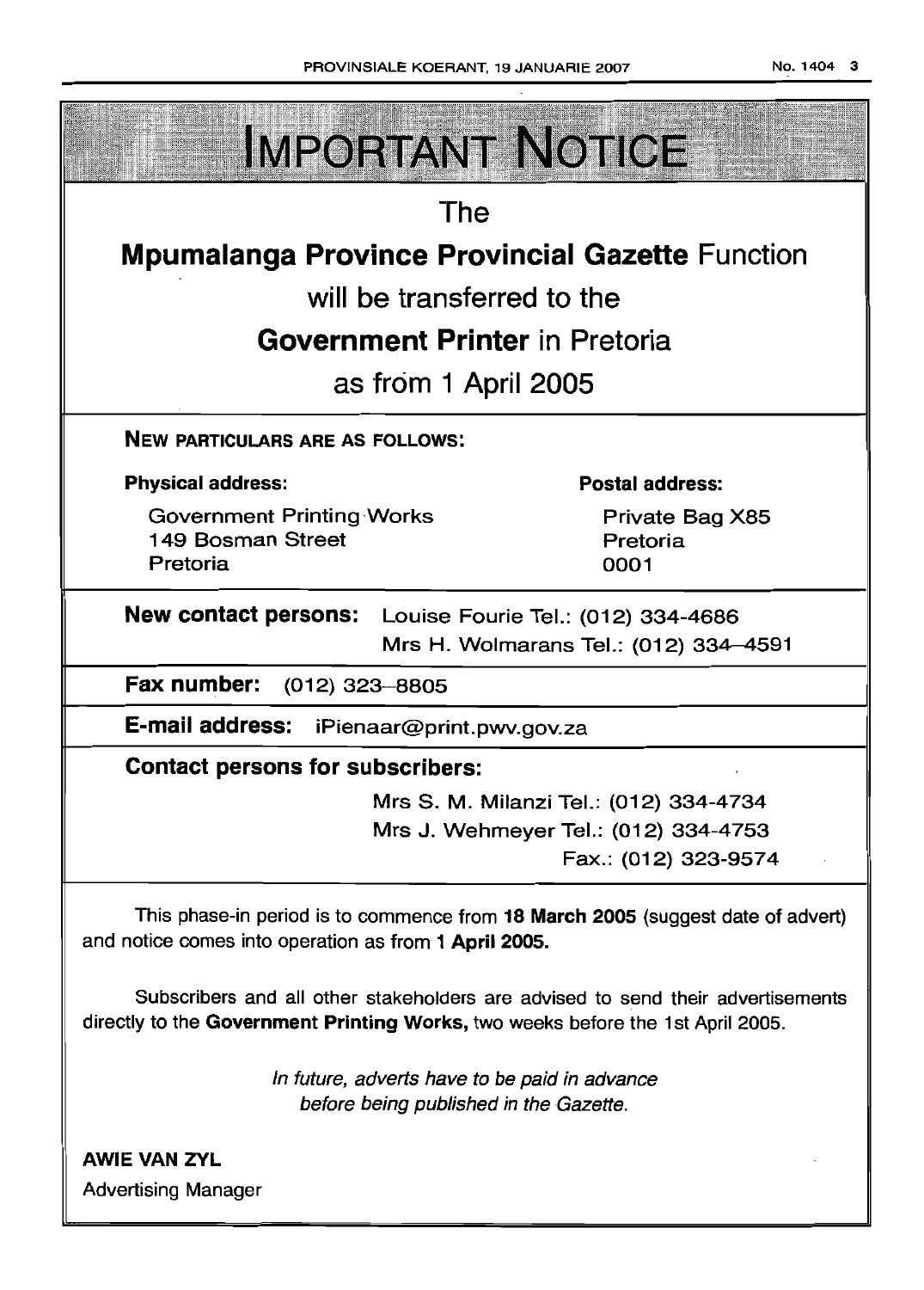**IT** IS THE CLIENTS RESPONSIBILITY TO ENSURE THAT THE CORRECT AMOUNT IS PAID AT THE CASHIER OR DEPOSITED INTO THE GOVERNMENT PRINTING WORKS BANK ACCOUNT (REFER TO PAGE WITH BANKING DETAILS) AND ALSO THAT THE REQUISITION/COVERING LETTER TOGETHER WITH THE ADVERTISEMENTS AND THE PROOF OF DEPOSIT REACHES THE GOVERNMENT PRINTING WORKS IN TIME FOR INSERTION IN THE PROVINCIAL GAZETTE.

**No ADVERTISEMENTS WILL BE PLACED WITHOUT PRIOR PROOF OF PRE-PAYMENT.**

*'/4* page **R 172.70** Letter Type: Arial Size: 10

| Letter type. And  |       | UILC. IV |  |
|-------------------|-------|----------|--|
| Line Spacing: At: |       |          |  |
| Exactly           | 11 pt |          |  |

*1/2* page **R 345.40**

Letter Type: Arial Size: 10 Line Spacing: At: Exactly 11pt

# 3/4page **R 518.10**

Letter Type: Arial Size: 10 Line Spacing: At: Exactly 11pt

| Full page $R$ 690.80        |          |  |  |  |  |
|-----------------------------|----------|--|--|--|--|
| Letter Type: Arial          | Size: 10 |  |  |  |  |
| Line Spacing: At:           |          |  |  |  |  |
| Exactly<br>11 <sub>pt</sub> |          |  |  |  |  |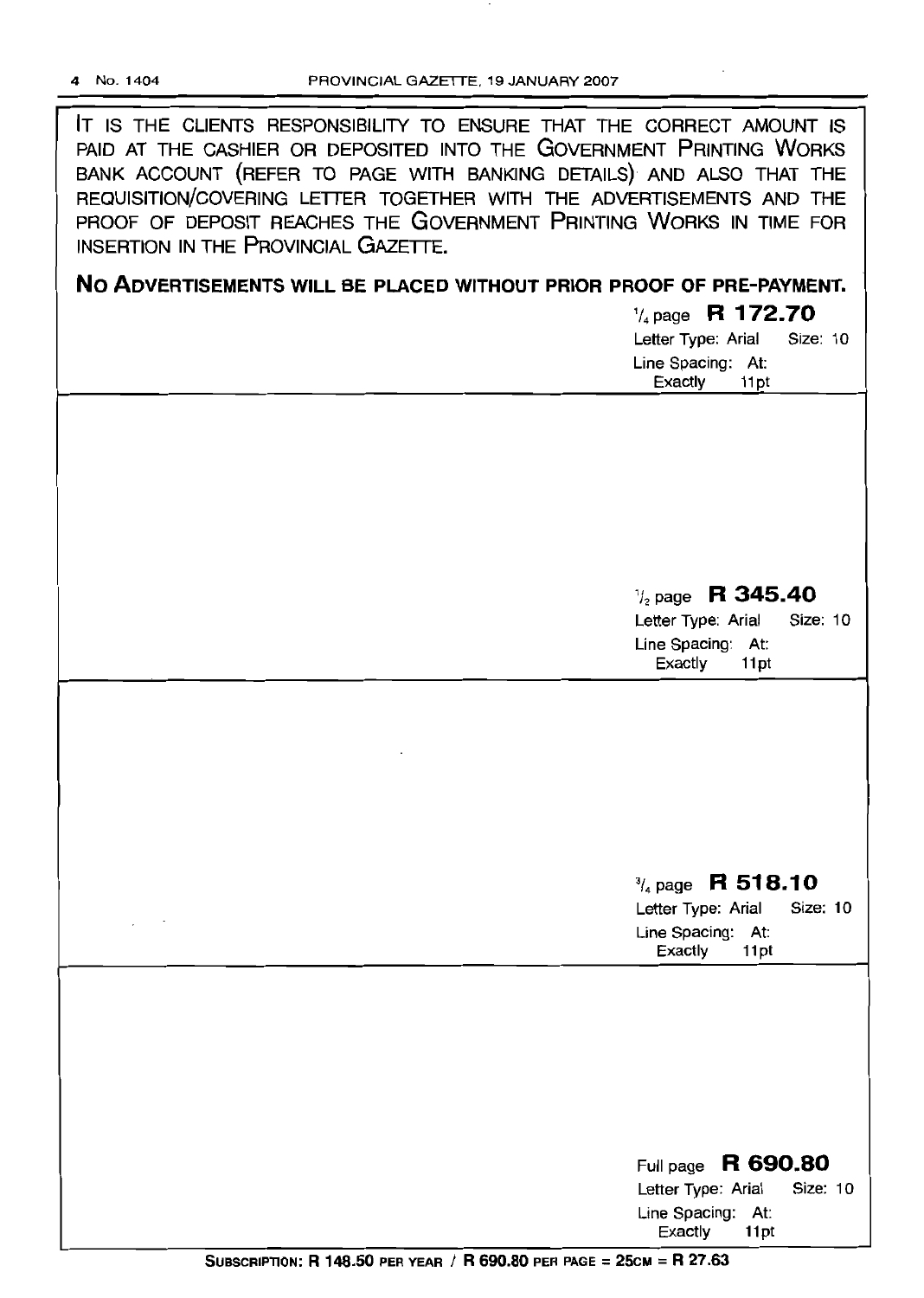

- other than that stipulated by the advertiser; (2) erroneous classification of a notice, or the placement of such notice in any
- section or under any heading other than the section or heading stipulated by the advertiser;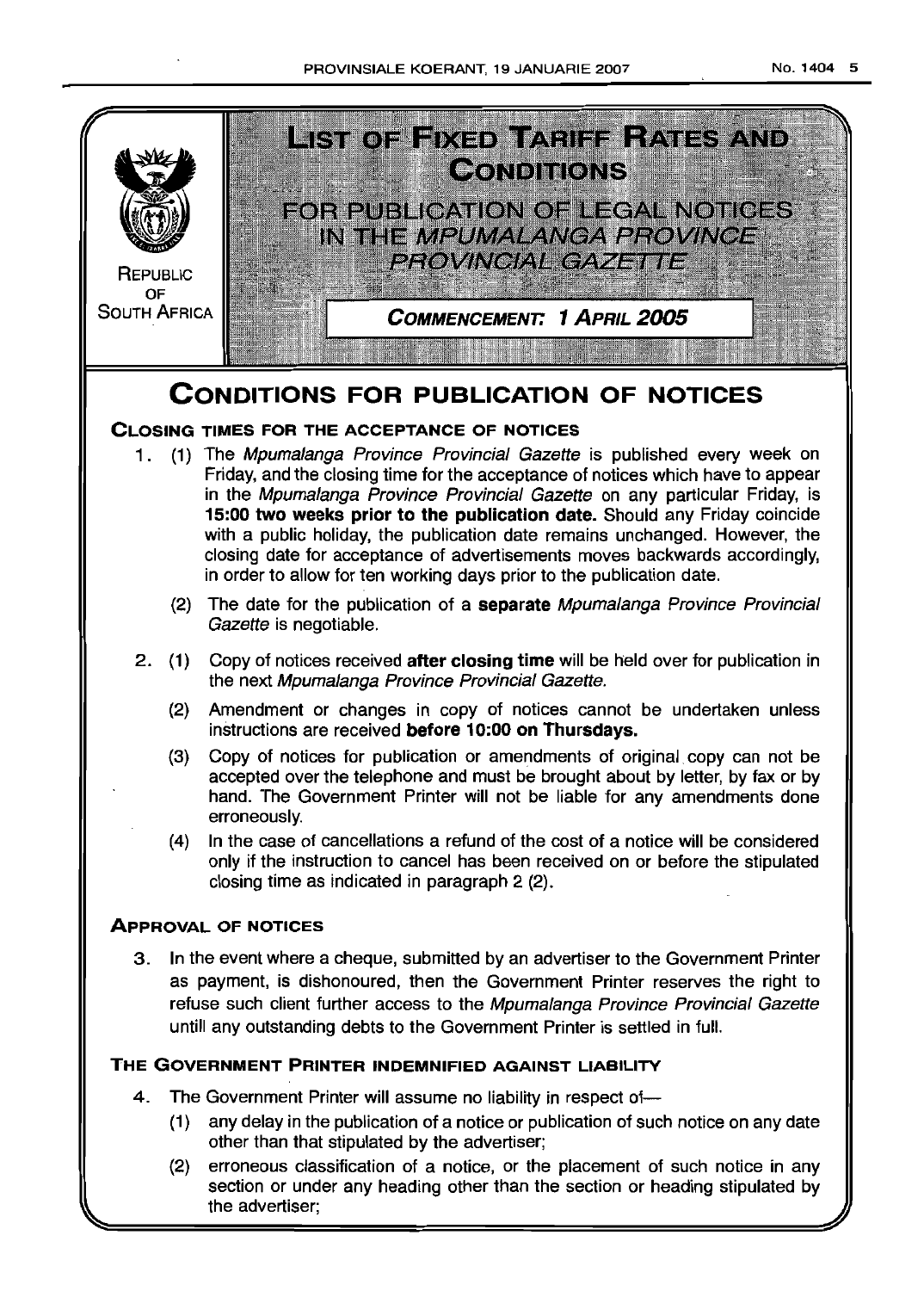(3) any editing, revision, omission, typographical errors or errors resulting from faint or indistinct copy.

# **LIABILITY OF ADVERTISER**

5. Advertisers will be held liable for any compensation and costs arising from any action which may be instituted against the Government Printer in consequence of the publication of any notice.

# **COpy**

- 6. Copy of notices must be typed on one side of the paper only and may not constitute part of any covering letter or document.
- 7. At the top of any copy, and set well apart from the notice, the following must be stated:

Where applicable

- (1) The heading under which the notice is to appear.
- (2) The cost of publication applicable to the notice, in accordance with the 'Word Count Table".

# **PAYMENT OF COST**

- 9. **With effect from 1 April 2005 no notice will be accepted for publication unless the cost of the insertion(s) is prepaid in CASH or by CHEQUE or POSTAL ORDERS. It can be arranged that money can be paid into the banking account of the Government Printer, in which case the deposit slip accompanies the advertisement before publication thereof.**
- 10. (1) The cost of a notice must be calculated by the advertiser in accordance with the word count table.
	- (2) Where there is any doubt about the cost of publication of a notice, and in the case of copy, an enquiry, accompanied by the relevant copy, should be addressed to the **Advertising Section, Government Printing Works, Private Bag X85, Pretoria, 0001 [Fax: (012) 323-8805],** before publication.
- **11** . Overpayment resulting from miscalculation on the part of the advertiser of the cost of publication- of a notice will not be refunded, unless the advertiser furnishes adequate reasons why such miscalculation occurred. In the event of underpayments, the difference will be recovered from the advertiser, and the notice(s) will not be published until such time as the full cost of such publication has been duty paid in cash or by cheque or postal orders, or into the banking account.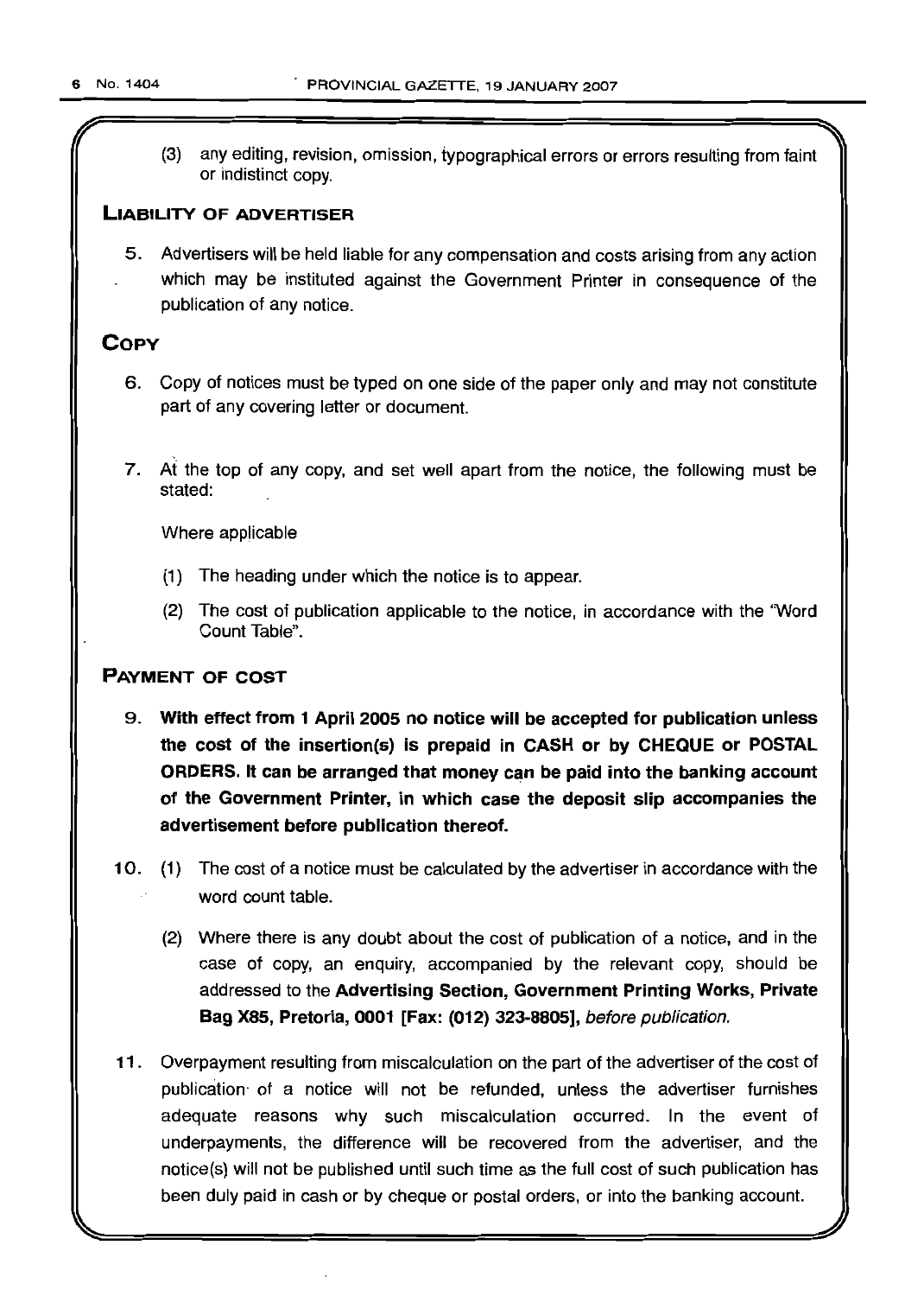- 12. In the event of a notice being cancelled, a refund will be made only if no cost regarding the placing of the notice has been incurred by the Government Printing Works.
- 13. The Government Printer reserves the right to levy an additional charge in cases where notices, the cost of which has been calculated in accordance with the Word Count Table, are SUbsequently found to be excessively lengthy or to contain overmuch or complicated tabulation.

# PROOF OF PUBLICATION

14. Copies of the Mpumalanga Province Provincial Gazette which may be required as proof of publication, may be ordered from the Government Printer at the ruling price. The Government Printer will assume no liability for any failure to post such Mpumalanga Province Provincial Gazette(s) or for any delay in despatching it/them.

# **GOVERNMENT PRINTERS BANK ACCOUNT PARTICULARS**

Bank: ABSA

BOSMAN STREET

Account No.: 1044610074

Branch code: 323-145

Reference No.: 00000001

Fax No.: (012) 323 8805

# Enquiries:

| Mrs. L. Fourie    | Tel.: (012) 334-4686 |
|-------------------|----------------------|
| Mrs. H. Wolmarans | Tel.: (012) 334-4591 |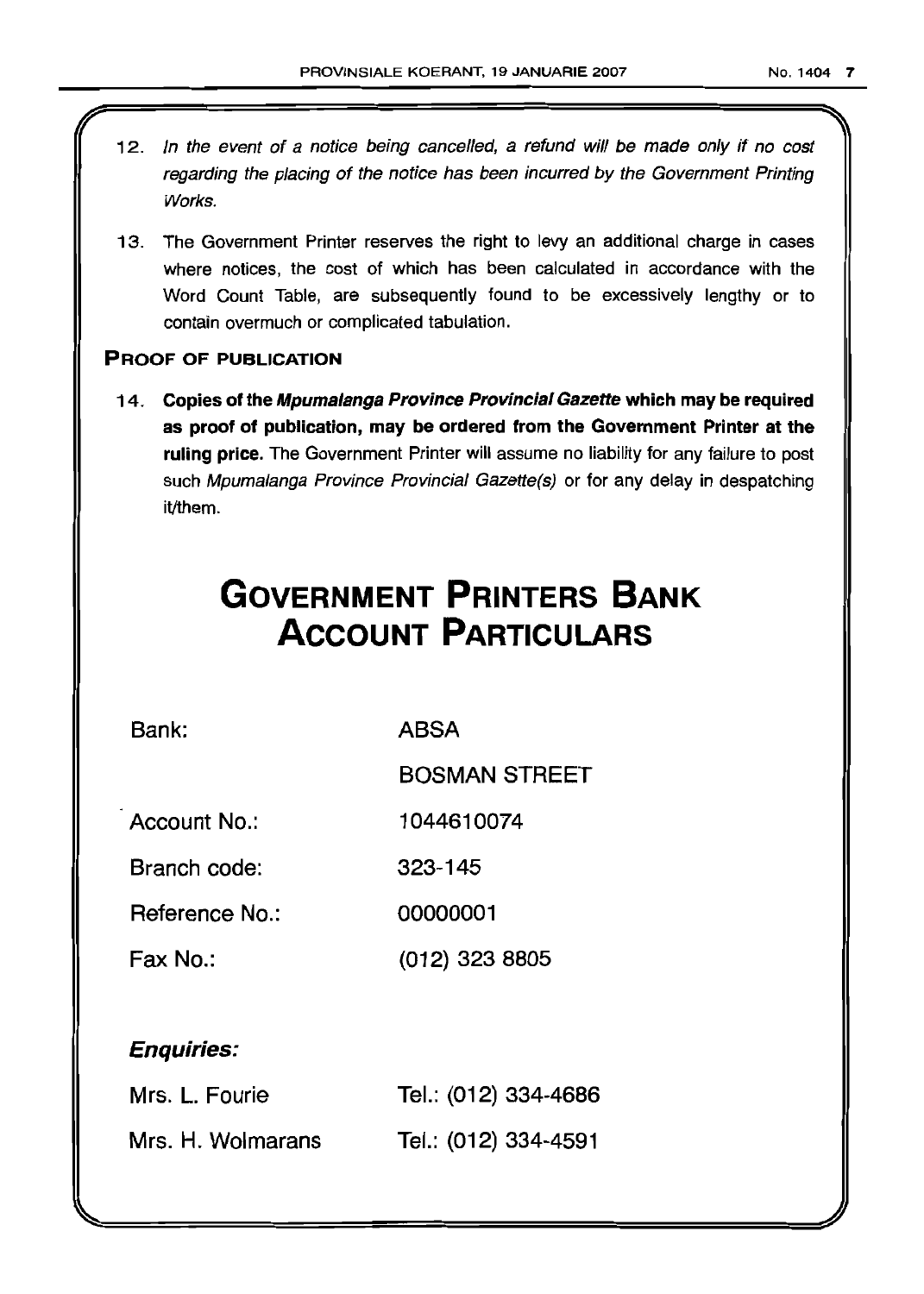# **GENERAL NOTICES • ALGEMENE KENNISGEWINGS**

### NOTICE 8 OF 2007

NOTICE OF APPLICATION FOR AMENDMENT OF THE SECUNDA TOWN·PLANNING SCHEME IN TERMS OF SECTION 56 (1) (b) (i) OF THE TOWN-PLANNING AND TOWNSHIPS ORDINANCE, 1986 (ORDINANCE 15 OF 1986)

#### SECUNDA AMENDMENT SCHEME 95

I, Pieter Stadler, being the authorized agent of Stand 4354, Secunda Extension 09, situated in the Township of Secunda, Registration Division I.S., Province of Mpumalanga, hereby give notice in terms of section 56 (1) (b) (i) of the Town-planning and Townships Ordinance, 1986 (Ordinance 15 of 1986), that I have applied to the Goven Mbeki Municipality for the amendment of the town-planning scheme known as the Secunda Town-planning Scheme, 1993, by the rezoining of the property described above, situated at 31 Vaalrivier Street, Secunda Extension 09, from "Residential 1" to "Residential 2".

Particulars of the application will lie for inspection during normal office hours at the Municipal Manager, Govan Mbeki Municipality, Civic Centre, Secunda, 2302, for a period of 28 days from 15 January 2007.

Objections to or representations in respect of the application must be lodged with or made in writing to the Municipal Manager, Govan Mbeki Municipality, Private Bag X1017, Secunda, 2302, within a period of 28 days from 15 January 2007.

Address of agent: Mr PJ Stadler, P.O. Box 10435, Secunda, 2302, Tel. No. 082 882 6543.

# KENNISGEWING 8 VAN 2007

**-**

KENNISGEWING VAN AANSOEK OM WYSIGING VAN SECUNDA DORPSBEPLANNINGSKEMA INGEVOLGE ARTIKEL 56 (1) (b) (i) VAN DIE ORDONNANSIE OP DORPSBEPLANNING EN DORPE, 1986 (ORDONNANSIE 15 VAN 1986)

#### SECUNDA-WYSIGINGSKEMA 95

Ek, Pieter Stadler, synde die gemagtigde van die eienaar van Erf 4354, Secunda Uitbreiding 09, gelee in die dorp Secunda, Registrasieafdeling IS, provinsie Mpumalanga, gee hiermee ingevolge artikel 56 (1) (b) (i) van die Ordonnansie op Dorpsbeplanning en Dorpe, 1986. kennis dat ek by die Govan Mbeki Munisipaliteit aansoek gedoen het om die wysiging van die dorpsbeplanningskema bekend as Secunda-dorpsbeplanningskema, 1993, deur die hersonering van die eiendom hierbo beskryf, geleë te Vaalrivierstraat 31, Secunda Uitbreiding 09, van "Residensieel 1" tot "Residensieel 2".

Besonderhede van die aansoek lê ter insae gedurende gewone kantoorure by die kantoor van die Munisipale Bestuurder, Govan Mbeki Munisipaliteit, Burgersentrum, Secunda, 2302, vanaf 15 Januarie 2007.

Besware teen of vertoe ten opsigte van die aansoek moet binne 'n tydperk van 28 dae vanaf 15 Januarie 2007, skriftelik by of tot die Munisipale Bestuurder, Govan Mbeki Munisipaliteit, Privaatsak X1017, Secunda, 2302, gerig word.

Adres van agent: Mnr. PJ Stadler, Posbus 10435, Secunda, 2302. Tel. 082 882 6543.

12-19

### NOTICE 9 OF 2007

NOTICE OF APPLICATION FOR THE AMENDMENT OF TOWN-PLANNING SCHEME IN TERMS OF SECTION 56 (1) (b) (i) OF THE TOWN PLANNING AND TOWNSHIPS ORDINANCE, 1986 (ORDINANCE 15 OF 1986)

#### TRICHARDT TOWN-PLANNING SCHEME, 1988

I, Johan v.d. Westhuizen, TRP (SA)/Werner Botha TRP (SA), being the authorized agent ofthe owner of Erf 170. Trichardt, hereby gives notice in terms of section 56 (1) (b) (i) of the Town-planning and Townships Ordinance, 1986 (Ordinance 15 of 1986), that we have applied to the Govan Mbeki Municipality for the amendment of the town-planning scheme in operation known as Trichardt Town-planning Scheme, 1988, by the rezoning of the property described above, situated at 28 Grey Street, Trichardt, from "Residential 1" to "Special" for a storage facility and ancillary administration offices.

Particulars of the application will lie for inspection during normal office hours at the office of: The Municipal Manager, Municipal Offices, Central Business Area, Secunda. for a period of 28 days from 19 January 2007.

Objections to or representations in respect of the application must be lodged with or made in writing to the Municipal Manager, at the above address, or at Private Bag Xl 017, Secunda, 2302, within a period of 28 days from 19 January 2007.

Authorized agent: Wes Town Planners CC, Tel. No. 348-8798, PO Box 36558, Menlo Park, Pretoria. 0102. Ref. No. BR/0218

Advertisement published on: 19 & 26 January 2007.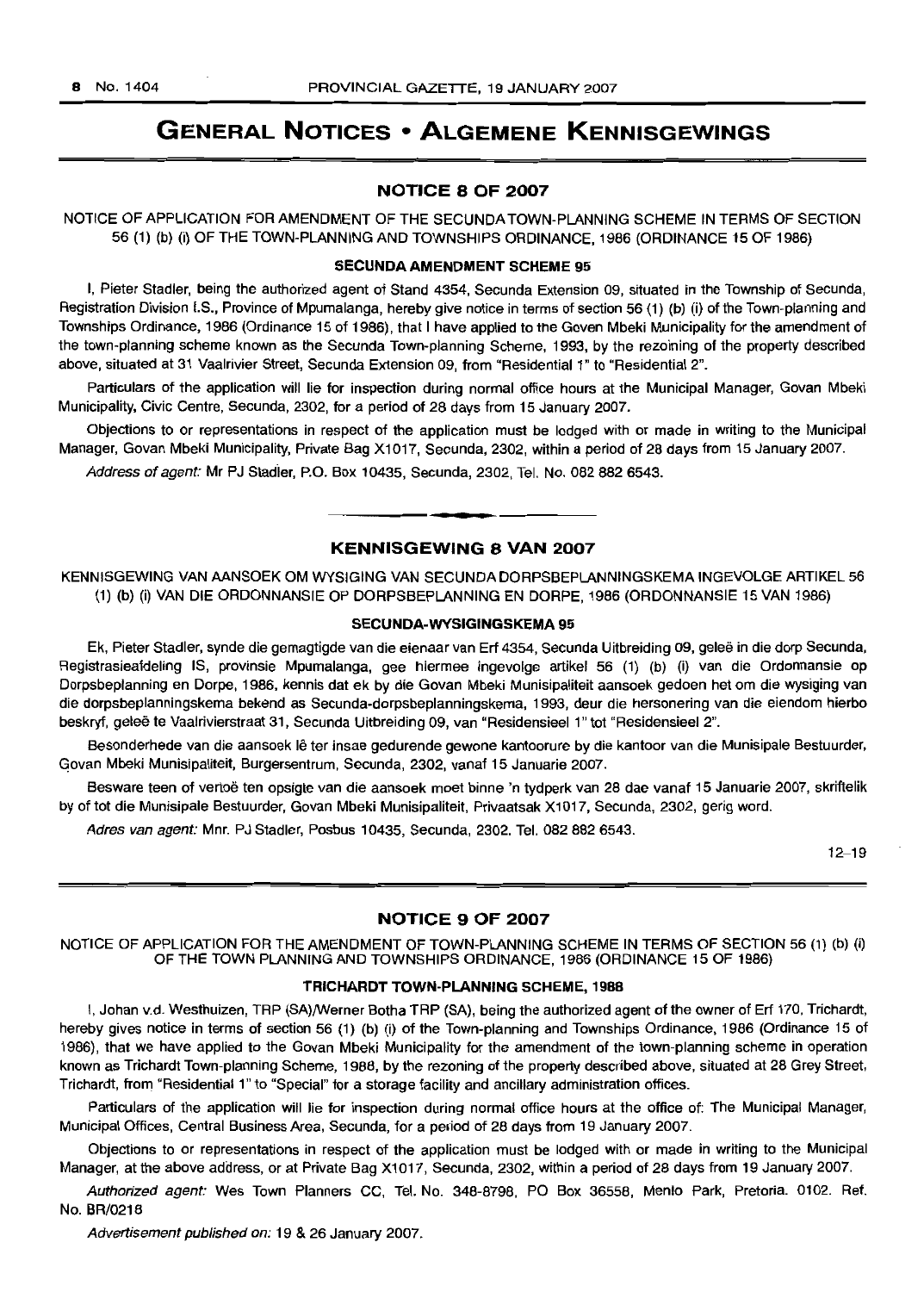# KENNISGEWING 9 VAN 2007

KENNISGEWING VAN AANSOEK OM WYSIGING VAN DORPSBEPLANNINGSKEMA INGEVOLGE ARTIKEL 56 (1) (b) (i) VAN DIE ORDONNANSIE OP DORPSBEPLANNING EN DORPE, 1986 (ORDONNANSIE 15 VAN 1986)

### TRICHARDT-DORPSBEPLANNINGSKEMA, 1988

Ek, Johan van der Westhuizen, SS (SA)/Werner Botha SS (SA), synde die gemagtigde agent van die eienaar van Erf 170, Trichardt, gee hiermee ingevolge artikel 56 (1) (b) (i) van die Ordonnansie op Dorpsbeplanning en Dorpe, 1986 (Ordonnansie 15 van 1986), kennis dat ek by die Govan Mbeki Munisipaliteit aansoek gedoen het om die wysiging van die dorpsbeplanningskerna in werking bekend as Trichardt-dorpsbeplanningskema, 1988, deur die hersonering van die eiendom hierbo beskryf, gelee te Greystraat 28, Trichardt, vanaf "Residensieel 1" tot "Spesiaal" vir 'n stoorfasiliteit en aanverwante administra1iewe kantore.

Besonderhede van die aansoek lê ter insae gedurende gewone kantoorure by die kantoor van: Die Munisipale Bestuurder, Munisipale Kantore, Sentrale Besigheidsgebied, Secunda, vir 'n tydperk van 28 dae vanaf 19 Januarie 2007.

Besware teen of vertoë ten opsigte van die aansoek moet binne 'n tydperk van 28 dae vanaf 19 Januarie 2007, skriftelik by of tot Die Munisipale Bestuurder by bovermelde adres of by Privaatsak X1017, Secunda, 2302, ingedien of gerig word.

Gemagtigde agent: Wes Town Planners CC, Tel No.(012) 348-8798, Posbus 36558, Menlo Park, Pretoria, 0102, Verwys No. BR/0218.

Datums van verskyning: 19 & 26 Januarie 2007.

19-26

# NOTICE 10 OF 2007

# MALELANE AMENDMENT SCHEME 62

ANNEXURE 33

NOTICE OF APPLICATION FOR THE AMENDMENT OF TOWN-PLANNING SCHEME IN TERMS OF SECTION 56 (1) (b) (i) OF THE TOWN PLANNING AND TOWNSHIPS ORDINANCE, 1986 (ORDINANCE No. 15 OF 1986)

I, Frans Arnold Meyer, being the authorized owner of Stand 390, Malelane, hereby gives notice in terms of section 56 (1) (b) (i) of the Town-planning and Townships Ordinance, 1986, that I have applied to the Nkomazi Municipality for the amendment of the town-planning scheme known as Malelane Town-planning Scheme 1992, by the rezoning of the property portion 2 of Stand 390, described above, situated on Inbani Circle, Malelane, from "Residential 1" to "Residential 3".

Particulars of the application will lie for inspection during normal office hours at the office of the Municipal Manager, Nkomazi Municipality, Rotunda Circle, Malelane, for a period of 28 days from 19 January 2007.

Objections to or representations in respect of the application must be lodged with or made in writing to the Municipal Manager, Nkomazi Municipality, Malelane or at Private Bag X101, Malelane, 1320, within a period of 28 days from 19 January 2007.

FA Meyer Inc, P.O. Box 130, Malelane, 1320. Ref: F12. Tel. (013) 790-0265. Fax. (013) 790-0427. E-mail: vrm.att@mweb.co.za

# **•** KENNISGEWING 10 VAN 2007

### MALELANE WYSIGINGSKEMA 62

AANHANGSEL 33

KENNISGEWING VAN AANSOEK OM WYSIGING VAN DORPSBEPLANNINGSKEMA INGEVOLGE ARTIKEL 56 (1) (b) (i) VAN DIE ORDONNANSIE OP DORPSBEPLANNING EN DORPE, 1986 (ORDONNANSIE 15 VAN 1986)

Ek, Frans Arnold Meyer, synde die gevolmagtigde eienaar van Erf 390, Malelane, gee hiermee ingevolge artikel 56 (1) (b) (i) van die Ordonnansie op Dorpsbeplanning en Darpe, 1986, kennis dat ek by die Nkomazi Munisipaliteit aansoek gedoen het om die wysiging van die dorpsbeplanningskema bekend as Malelane-dorpsbeplanningskema, 1997, deur die hersonering van die eiendom gedeelte 2 van Erf 390 hierbo beskryf, geleë te Inbani Sirkel, Malelane van "Residensieel 1" na "Residensieel 3".

Besonderhede van die aansoek lê ter insae gedurende gewone kantoorure by die kantoor van die Munisipale Bestuurder, Nkomazi Munisipaliteit, Rotunda Sirkel, Malelane, vir 'n tydperk van 28 dae vanaf 19 Januarie 2007.

Besware teen of vertoë ten opsigte van die aansoek moet binne 'n tydperk van 28 dae vanaf 19 Januarie 2007, skriftelik by bovermelde adres of by Privaatsak X101, Malelane, 1320 (verw: Mnr 0 Geldenhuys), ingedien of gerig word.

Adres van agent: FA Meyer Ing, Posbus 130, Malelane, 1320. Verw: F12. Tel. (013) 790-0265. Faks. (013) 790-0427. E-pos: vrm.att@mweb.co.za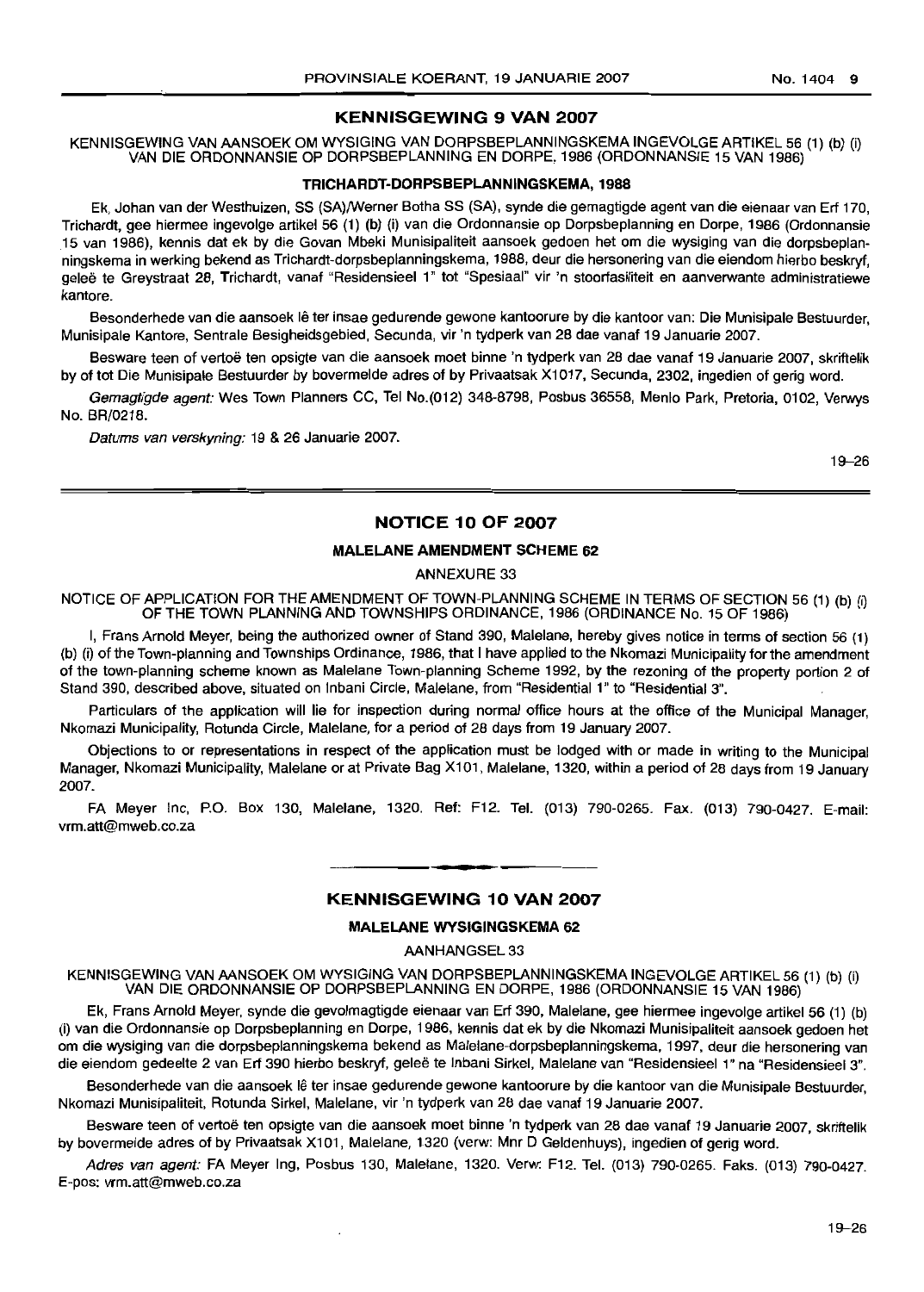### **NOTICE 11 OF 2007**

#### **MALELANE AMENDMENT SCHEME** 63

NOTICE OF APPLICATION FOR THE AMENDMENT OF TOWN·PLANNING SCHEME IN TERMS OF SECTION 56 (1) (b) (i) OF THE TOWN PLANNING AND TOWNSHIPS ORDINANCE, 1986 (ORDINANCE No. 15 OF 1986)

I, Frans Arnold Meyer, being the authorized owner of Stand 390, Malelane, hereby gives notice in terms of section 56 (1) (b) (i) of the Town-planning and Townships Ordinance, 1986, that I have applied to the Nkomazi Municipality for the amendment of the town-planning scheme known as Malelane Town-planning Scheme 1992, by the rezoning of the property remainder of Stand 390 described above, situated on Inbani Circle, Malelane, from "Residential 1" to "Business 1".

Particulars of the application will lie for inspection during normal office hours at the office of the Municipal Manager, Nkomazi Municipality, Rotunda Circle, Malelane, for a period of 28 days from 19 January 2007.

Objections to or representations in respect of the application must be lodged with or made in writing to the Municipal Manager, Nkomazi Municipality, Malelane or at Private Bag Xl01, Malelane, 1320, within a period of 28 days from 19 January 2007.

FA Meyer Inc, P.O. Box 130, Malelane, 1320. Ref: F12. Tel. (013) 790-0265. Fax. (013) 790-0427. E-mail: vrm.att@mweb.co.za

# **KENNISGEWING 11 VAN 2007**

**-**

#### MALELANE **WYSIGINGSKEMA** 63

KENNISGEWING VAN AANSOEK OM WYSIGING VAN DORPSBEPLANNINGSKEMA INGEVOLGE ARTIKEL 56 (1) (b) (i) VAN DIE ORDONNANSIE OP DORPSBEPLANNING EN DORPE, 1986 (ORDONNANSIE 15 VAN 1986)

Ek, Frans Arnold Meyer, synde die gevolmagtigde eienaar van Erf 390, Malelane, gee hiermee ingevolge artikel 56 (1) (b) (i) van die Ordonnansie op Dorpsbeplanning en Dorpe, 1986, kennis dat ek by die Nkomazi Munisipaliteit aansoek gedoen het om die wysiging van die dorpsbeplanningskema bekend as Malelane-dorpsbeplanningskema, 1997, deur die hersonering van die eiendom restant van Erf 390 hierbo beskryf, geleë te Inbani Sirkel, Malelane van "Residensieel 1" na "Besigheid 1".

Besonderhede van die aansoek Ie ter insae gedurende gewone kantoorure by die kantoor van die Munisipale Bestuurder, Nkomazi Munisipaliteit, Rotunda Sirkel, Malelane, vir 'n tydperk van 28 dae vanaf 19 Januarie 2007.

Besware teen of vertoe ten opsigte van die aansoek moet binne 'n tydperk van 28 dae vanaf 19 Januarie 2007, skriftelik by bovermelde adres of by Privaatsak Xl 01, Malelane, 1320 (verw: Mnr D Geldenhuys), ingedien of gerig word.

Adres van agent: FA Meyer lng, Posbus 130, Malelane, 1320. Verw: F12. Tel. (013) 790-0265. Faks. (013) 790-0427. E-pos: vrm.att@mweb.co.za

19-26

#### **NOTICE 12 OF 2007**

NOTICE OF APPLICATION FOR THE AMENDMENT OF THE WITBANK TOWN-PLANNING SCHEME, 1991, IN TERMS OF SECTION 56 (1) (b) (i) OF THE TOWN-PLANNING AND TOWNSHIPS ORDINANCE, 1986

# **WITBANK AMENDMENT SCHEME** 1000

I, Maria Elizabeth Human TRP (SA), being the authorised agent of the owner of Erven 2109 and 2110 (now consolidated as Erf 2111), Modelpark Extension 4, hereby give notice in terms of section 56 (1) (b) (i) of the Town-planning and Townships Ordinance, 1986, that I have applied to the Emalahleni Local Municipality for the amendment of the townplanning scheme known as the Witbank Townplanning Scheme 1991, by the rezoning of the erf described above, situated on Mandela Avenue, from "Special" to "Special" with amended conditions.

Particulars of the application will lie for inspection during normal office hours at the office of the Chief Town Planner, Third Floor, Administrative Centre, Mandela Avenue, Emalahleni for a period of 28 days from 19 January 2007.

Objections to or representations in respect of the application must be lodged with or made in writing to the Municipal Manager, at the above address, or at P.O. Box 3, Emalahleni, 1035, within a period of 28 days from 19 January 2007.

Address of applicant: Welwyn Town and Regional Planners, P.O. Box 4708, Middelburg, 1050. Tel. (013) 282-8992.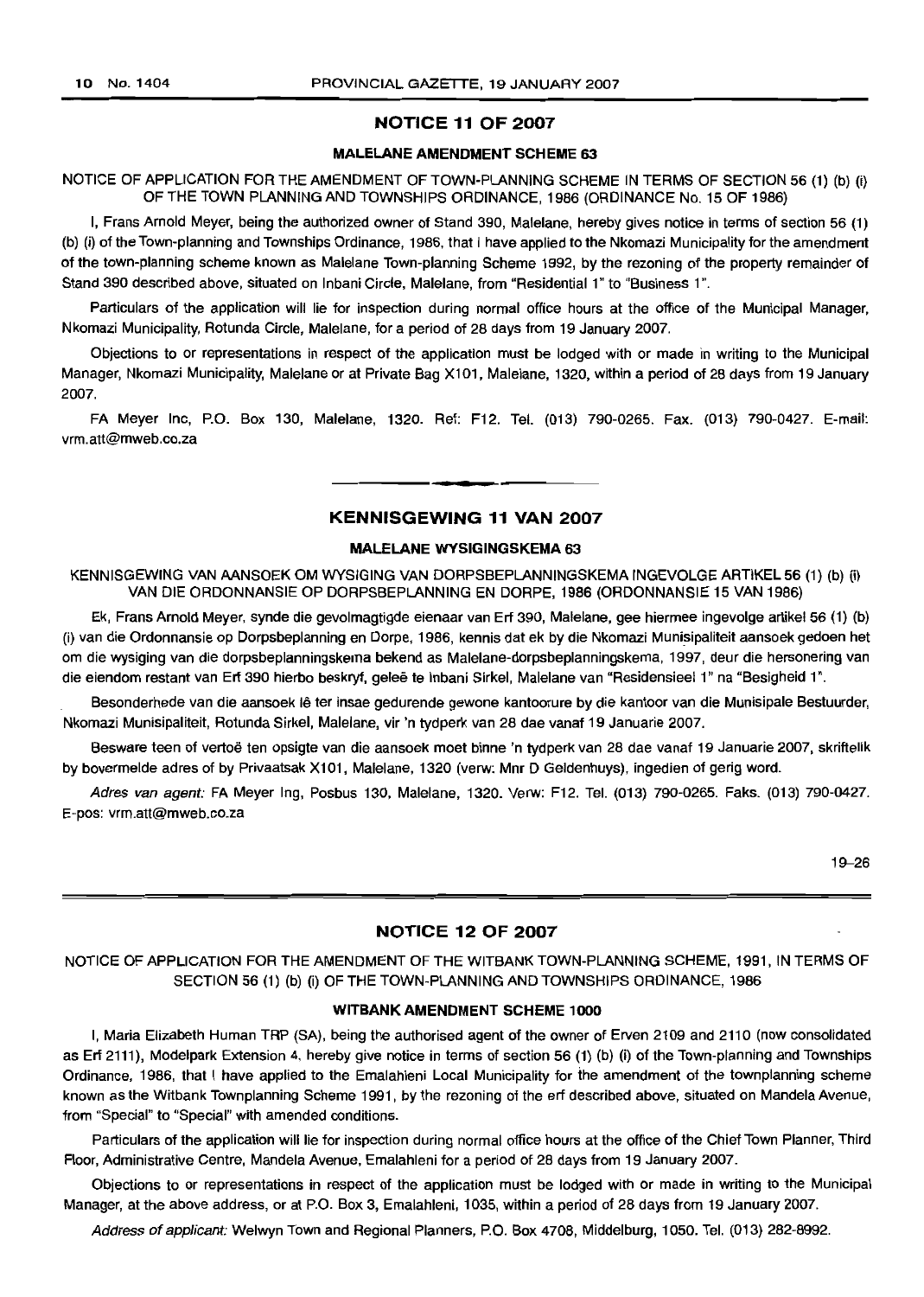#### **KENNISGEWING 12 VAN 2007**

KENNISGEWING VAN AANSOEK OM WYSIGING VAN DIE WITBANK-DORPSBEPLANNINGSKEMA, 1991, INGEVOLGE ARTIKEL56 (1) (b) (i) VAN DIE ORDONNANSIE OP DORPSBEPLANNING EN DORPE, 1986

#### **WITBANK-WYSIGINGSKEMA** 1000

Ek, Maria Elizabeth Human SS (SA), synde die gemagtigde agent van die eienaar van Erwe 2109 en 2110 (gekonsolideer as Erf 2111), Modelpark Uitbreiding 4, gee hiermee ingevolge artikel 56 (1) (b) (i) van die Ordonnansie op Dorpsbeplanning en Dorpe, 1986, kennis dat ek by die Emalahleni Plaaslike Munisipaleit aansoek gedoen het om die wysiging van die dorpsbeplanningskema, bekend as die Witbank-dorpsbeplanningskema, 1991, deur die hersonering van die eiendom hierbo beskryf, gelee te Mandelalaan, vanaf "Spesiaal" na "Spesiaal" met gewysigde voorwaardes.

Besonderhede van die aansoek lê ter insae gedurende gewone kantoorure by die Hoof Stadsbeplanner, Derde Vloer, Administratiewe Sentrum, Mandelalaan, Emalahleni vir 'n tydperk van 28 dae 19 Januarie 2007.

Besware teen of vertoë ten opsigte van die aansoek moet binne 'n tydperk van 28 dae vanaf 19 Januarie 2007. skriftelik by of tot Die Munisipale Bestuurder by bovermelde adres of by Posbus 3, Emahleni, 1035 ingedien of gerig word.

Adres van applikant: Welwyn Stads- en Streekbeplanners, Posbus 4708, Middelburg, 1050. Tel. (013) 282-8992.

19--26

#### **NOTICE 13 OF 2007**

# **NELSPRUIT AMENDMENT SCHEME** 1398

NOTICE OF APPLICATION FOR THE AMENDMENT OF THE TOWN-PLANNING SCHEME IN TERMS OF SECTION 56 (1) (b) (i) OF THE TOWN-PLANNING AND TOWNSHIPS ORDINANCE, 1986 (ORDINANCE 15 OF 1986)

We, Nuplan Development Planners, being the authorised agent of the intended/registered owner of Erf 190, Sonheuwel Township, hereby gives notice in terms of section 56 (1) (b) (i) of the Town-planning and Townships Ordinance, 1986 (Ordinance 15 of 1986), that we have applied to the Mbombela Local Municipality for the amendment of the townplanning scheme known as the Nelspruit Townplanning Scheme, 1989, by the rezoning of the property described above, situated at 14 Dirkie Uys Street, Sonheuwel Township, from "Residential 1" to "Residential 2" subject to an Annexure to provide for, inter alia, a density of 35 dwellings units per hectare [a total of four (4) dwelling units.]

Particulars of the application will lie for inspection during normal office hours at the office of the Municipal Manager, Mbombela Local Municipality, Department of Urban and Rural Management, Second Floor, Civic Centre, Nel Street, Nelspruit, for a period of 28 days from 19 January 2007.

Objections to, or representations in respect of the application must be lodged with or made in writing to the Municipal Manager, at the above address, or at Mbombela Local Municipality, PO. Box 45, Nelspruit, 1200, within a period of 28 days from 19 January 2007.

Address of agent: Nuplan Development Planners, PO Box 2555, Nelspruit, 1200. Tel. (013) 752-3422, Fax (013) 752-5795. E-mail: nuplan@mweb.co.za

(JBD-WS-001)

# **• KENNISGEWING 13 VAN 2007**

#### **NELSPRUIT-WYSIGINGSKEMA** 1398

KENNISGEWING VAN AANSOEK OM WYSIGING VAN DIE DORPSBEPLANNINGSKEMA INGEVOLGE ARTIKEL 56 (1) (b) (I) VAN DIE ORDONNANSIE OP DORPSBEPLANNING EN DORPE, 1986 (ORDONNANSIE 15 VAN 1986)

Ons, Nuplan Development Planners, synde die gemagtigde agent van die voornemende/geregistreerde eienaar van Erf 190, Sonheuwel Dorp, gee hiermee ingevolge artikel 56 (1) (b) (I) van die Ordonnansle op Dorpsbeplanning en Dorpe, 1986 (Ordonnansie 15 van 1986), kennis dat ons by die Mbombela Plaaslike Munlsipaleit aansoek gedoen het om die wysiging van die dorpsbeplanningskema, bekend as Nelspruit-dorpsbeplanningskema, 1989, deur die hersonering van die eiendom hierbo beskryf, gelee te Dirkie Uysstraat 14, Sonheuwel dorp vanaf "Residensieel 1" na "Resldensieel 2", onderworpe aan 'n Bylae om vir, onder andere, 'n digtheid van 35 wooneenhede per hektaar ['n totaal van vier (4) wooneenhede] voorsiening te maak.

Besonderhede van bogenoemde aansoek lê ter insae gedurende gewone kantoorure by die kantoor van die Munisipale Bestuurder, Mbombela Plaaslike Munisipaliteit, Departement van Stedelike en Landelike Bestuur, Tweede Vloer, Burgersentrum, Nelstraat, Nelspruit, vir 'n tydperk van 28 dae vanaf 19 Januarie 2007.

Besware teen of vertoë ten opsigte van die aansoek moet binne 'n tydperk van 28 dae vanaf 19 Januarie 2007, skriftelik by of tot Die Munisipale Bestuurder by bovermelde adres of by Mbombela Plaaslike Munisipaliteit, Posbus 45, Nelspruit, 1200, ingeidne of gerig word.

Adres van agent: Nuplan Development Planners, Posbus 2555, Nelspruit, 1200. Tel. (013) 752-3422. Faks (013) 752-5795. E-mail: nuplan@mweb.c.za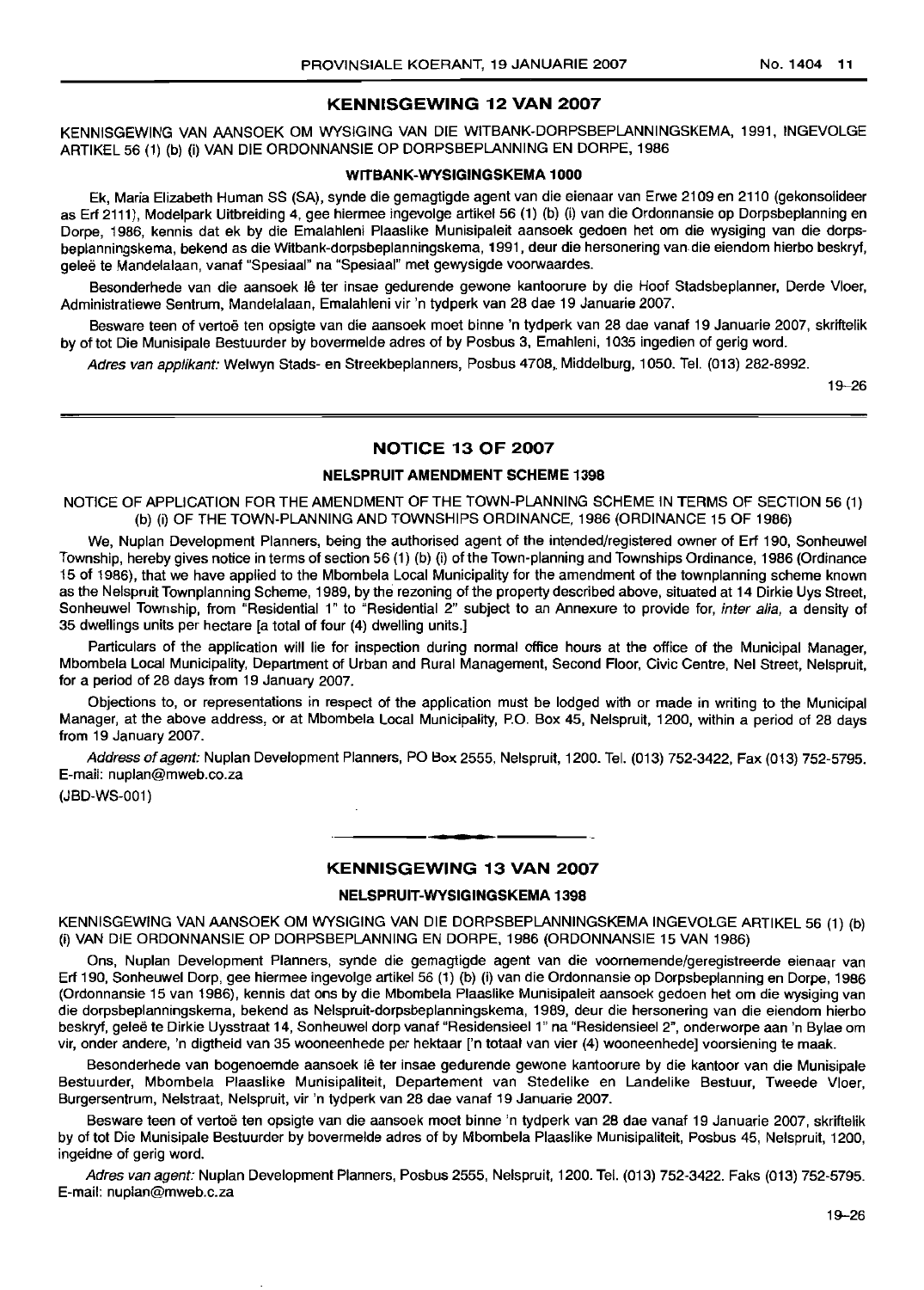#### NOTICE 14 OF 2007

# NOTICE OF APPLICATION FOR AMENDMENT OF TOWN-PLANNING SCHEME IN TERMS OF SECTION 56 (1) (b) (i) OF THE TOWN-PLANNING AND TOWNSHIPS ORDINANCE, 1986 (ORDINANCE 15 OF 1986)

#### STANDERTON AMENDMENT SCHEME 83

I, A Smith, being the authorized agent of the owner of Stand 205/1, Meyerville, hereby give notice in terms of section 56 (1) (b) (i) of the Town-planning and Townships Ordinance, 1986, that I have applied to the Lekwa Local Municipality for the amendment of the town-planning scheme known as the Standerton Town-planning Scheme 1995, by the rezoning of the above mentioned property, situated at 59A Robert Street, Meyerville from "Residential 1" to "Residential 4".

Particulars of the application will lie for inspection during normal office hours at the office of the Lekwa Council, Standerton, for a period of 28 days from 19 January 2007.

Objections to or representations in respect of the application must be lodged with or made in writing to the Municipal Manager, Lekwa Municipality at P.O. Box 66, Standerton, 2430 within a period of 28 days from 19 January 2007.

### KENNISGEWING 14 VAN 2007

**•**

KENNISGEWING VAN AANSOEK OM WYSIGING VAN DIE DORPSBEPLANNINGSKEMA INGEVOLGE ARTIKEL 56 (1) (b) (i) VAN DIE ORDONNANSIE OP DORPSBEPLANNING EN DORPE, 1986 (ORDONNANSIE 15 VAN 1966)

#### STANDERTON-WYSIGINGSKEMA 83

Ek, A Smith, synde die agent van die eienaar van Erf 205/1, Meyerville, gee hiermee ingevolge artikel 56 (1) (b) (i) van die Ordonnansie op Dorpsbeplanning en Dorpe, 1966, kennis dat ek by die Lekwa Plaaslike Munisipaliteit aansoek gedoen het om die wysiging van die skema, bekend as Standerton-dorpsbeplanningskema, 1995, deur die hersonering van die bogenoemde eiendom geleë te Robertstraat 59A, Meyerville, vanaf "Residensieel 1" na "Residensieel 4".

Besonderhede van die aansoek lê ter insae gedurende normale kantoorure by die kantoor van die Lekwa Plaaslike Munisipaliteit, Standerton, vir 'n verdere tydperk van 28 dae vanaf 19 Januarie 2007.

Besware teen of vertoë ten opsigte van die aansoek moet binne 'n tydperk van 28 dae vanaf 19 Januarie 2007, skriftelik by Die Munlsipale Bestuurder, Lekwa Munisipaliteit, Posbus 66, Standerton, 2430, ingedien of gerig word.

19-26

### NOTICE 15 OF 2007

# NOTICE OF APPLICATION FOR AMENDMENT OF TOWN-PLANNING SCHEME IN TERMS OF SECTION 56 (1) (b) (i) OF THE TOWN-PLANNING AND TOWNSHIPS ORDINANCE, 1986 (ORDINANCE 15 OF 1986)

### STANDERTON AMENDMENT SCHEME B4

I, A Smith, being the authorized agent of the owner of Stand 206/1, Meyerville, hereby give notice in terms of section 56 (1) (b) (i) of the Town-planning and Townships Ordinance, 1986, that I have applied to the Lekwa Local Municipality for the amendment of the town-planning scheme known as the Standerton Town-planning Scheme 1995, by the rezoning of the above mentioned property, situated at 16 Strydom Street, Meyerville from "Residential 1" to "Residential 4".

Particulars of the application will lie for inspection during normal office hours at the office of the Lekwa Council, Standerton, for a period of 28 days from 19 January 2007.

Objections to or representations in respect of the application must be lodged with or made in writing to the Municipal Manager, Lekwa Municipality at P.O. Box 66, Standerton, 2430 within a period of 28 days from 19 January 2007.

# **•** KENNISGEWING 15 VAN 2007

KENNISGEWING VAN AANSOEK OM WYSIGING VAN DIE DORPSBEPLANNINGSKEMA INGEVOLGE ARTIKEL 56 (1) (b) (I) VAN DIE ORDONNANSIE OP DORPSBEPLANNING EN DORPE, 1986 (ORDONNANSIE 15 VAN 1986)

#### STANDERTON-WYSIGINGSKEMA 84

Ek, A Smith, synde die agent van die eienaar van Erf 206/1, Meyerville, gee hiermee ingevolge artikel 56 (1) (b) (i) van die Ordonnansie op Dorpsbeplanning en Dorpe, 1986, kennis dat ek by die Lekwa Plaaslike Munisipaliteit aansoek gedoen het om die wysiging van die dorpsbeplanningskema, bekend as Standerton-dorpsbeplanningskema, 1995, deur die hersonering van die bogenoemde eiendom geleë te Strydomstraat 16, Meyerville, vanaf "Residensieel 1" na "Residensieel 4".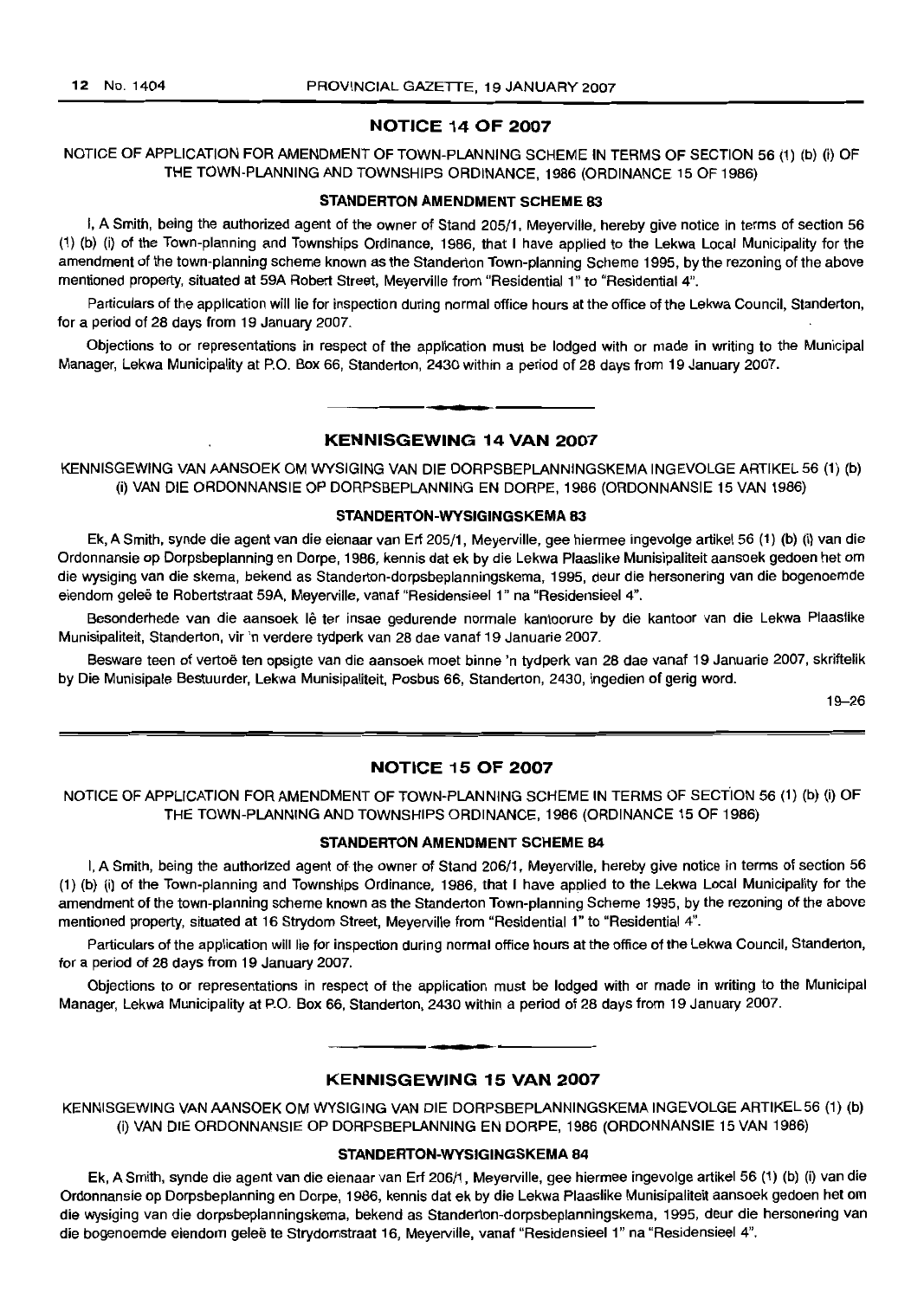Besonderhede van die aansoek lê ter insae gedurende normale kantoorure by die kantoor van die Lekwa Plaaslike Munisipaliteit, Standerton, vir 'n verdere tydperk van 28 dae vanaf 19 Januarie 2007.

Besware teen of vertoe ten opsigte van die aansoek moet binne 'n tydperk van 28 dae vanaf 19 Januarie 2007, skriftelik by of tot Die Munisipale Bestuurder, Lekwa Munisipaliteit, Posbus 66, Standerton, 2430, ingedien of gerig word.

19-26

# **NOTICE 16 OF 2007**

NOTICE OF APPLICATION FOR AMENDMENT OF TOWN PLANNING SCHEME IN TERMS OF SECTION 56 (1) (b) (i) OF THE TOWN PLANNING AND TOWNSHIPS ORDINANCE, 1986 (ORDINANCE 15 OF 1986)

#### **STANDERTON AMENDMENT SCHEME 85**

I, A Smith, being the authorized agent of the owner of Stand 316/4, Standerton, hereby give notice in terms of section 56 (1 )(b)(i) of the Town Planning and Township Ordinance, 1986, that I have applied to the Lekwa Local Municipality for the amendment of the town planning scheme known as the Standerton Town Planning Scheme, 1995, by the rezoning of the above mentioned property, situated at 8 Krogh Street, Standerton, from "Residential 1" to "Business 1".

Particulars of the application will lie open for inspection during normal office hours at the office of the Lekwa Council, Standerton, for a period of 28 days from 19 January 2007.

Objections to or representations in respect of the application must be lodged with or made in writing to the Municipal Manager, Lekwa Municipality at P.O. Box 66, Standerton, 2430, within a period of 28 days from 19 January 2007.

#### **KENNISGEWING 16 VAN 2007**

**•**

KENNISGEWING VAN AANSOEK OM WYSIGING VAN DORPSBEPLANNINGSKEMA INGEVOLGE ARTIKEL 56 (1) (b) (i) VAN DIE ORDONNANSIE OP DORPSBEPLANNING EN DORPE, 1986 (ORDONNANSIE 15 VAN 1986)

#### **STANDERTON WYSIGINGSKEMA 85**

Ek, A Smith, synde die agent van die eienaar van Erf 316/4, Standerton, gee hiermee ingevolge artikel 56 (1) (b) (i) van die Ordonnansie op Dorpsbeplanning en Dorpe, 1986, kennis dat ek by die Lekwa Plaaslike Munisipaliteit aansoek gedoen het om die wysiging van skema bekend as Standerton Dorpsbeplanningskema, 1995, deur die hersonering van die bogenoemde eiendom geleë te Kroghstraat 8, Standerton, vanaf "Residensieel 1 na "Besigheid 1".

Besonderhede van die aansoek Iê ter insae gedurende normale kantoorure by die kantoor van die Lekwa Plaaslike Munisipaliteit, Standerton, vir 'n verdere tydperk van 28 dae vanaf 19 Januarie 2007.

Besware teen of vertoë ten opsigte van die aansoek moet binne 'n tydperk van 28 dae vanaf 19 Januarie 2007, skriftelik by die Munisipale Bestuurder, Lekwa Munisipaliteit, Posbus 66, Standerton, 2430, ingedien of gerig word.

19-26

# **NOTICE 17 OF 2007**

#### **NELSPRUIT AMENDMENT SCHEME** 1397

NOTICE OF APPLICATION FOR THE AMENDMENT OF TOWN PLANNING SCHEME IN TERMS OF SECTION 56 (1)(b)(i) OF THE TOWN PLANNING AND TOWNSHIPS ORDINANCE, 1986 (ORDINANCE 15 OF 1986)

We, Earthspace Development Planners, on behalf of the registered owners of Ptns 24, 25, 34, 41, 48, 55, 59 and 69 of Erf 4 as well as Pecan Avenue Dykrus Town, hereby give notice in terms of section 56(1)(b)(i) of the Town-planning and Townships Ordinance, 1986 (Ordinance 15 of 1986) that we have applied to Mbombela Municipality for the amendment of the Nelspruit Town-planning Scheme, 1989, by rezoning Ptns. 24, 25, 34, 41, 48, 55 and 59 and 69 of Erf 4, Dykrus Town from "Special" to "Private Open Space" and the northern part of Pecan Avenue, from "Public Road" to "Private Road".

Particulars of the application is available for inspection during normal office hours at the office of the Municipal Manager, Mbombela Municipality, Civic Centre, Nel Street, Nelspruit, for a period of 28 days from 19 January 2007.

Objections to or representations in respect of the application must be made in writing and lodged with the Municipal Manager, at the above address, or at PO Box 45, Nelspruit, 1200 within a period of 28 days from 19 January 2007.

Address of Applicant: Earthspace Development Planners, P.O. Box 30020, Steiltes, 1213. Tel/Fax 744-0264/744-0265.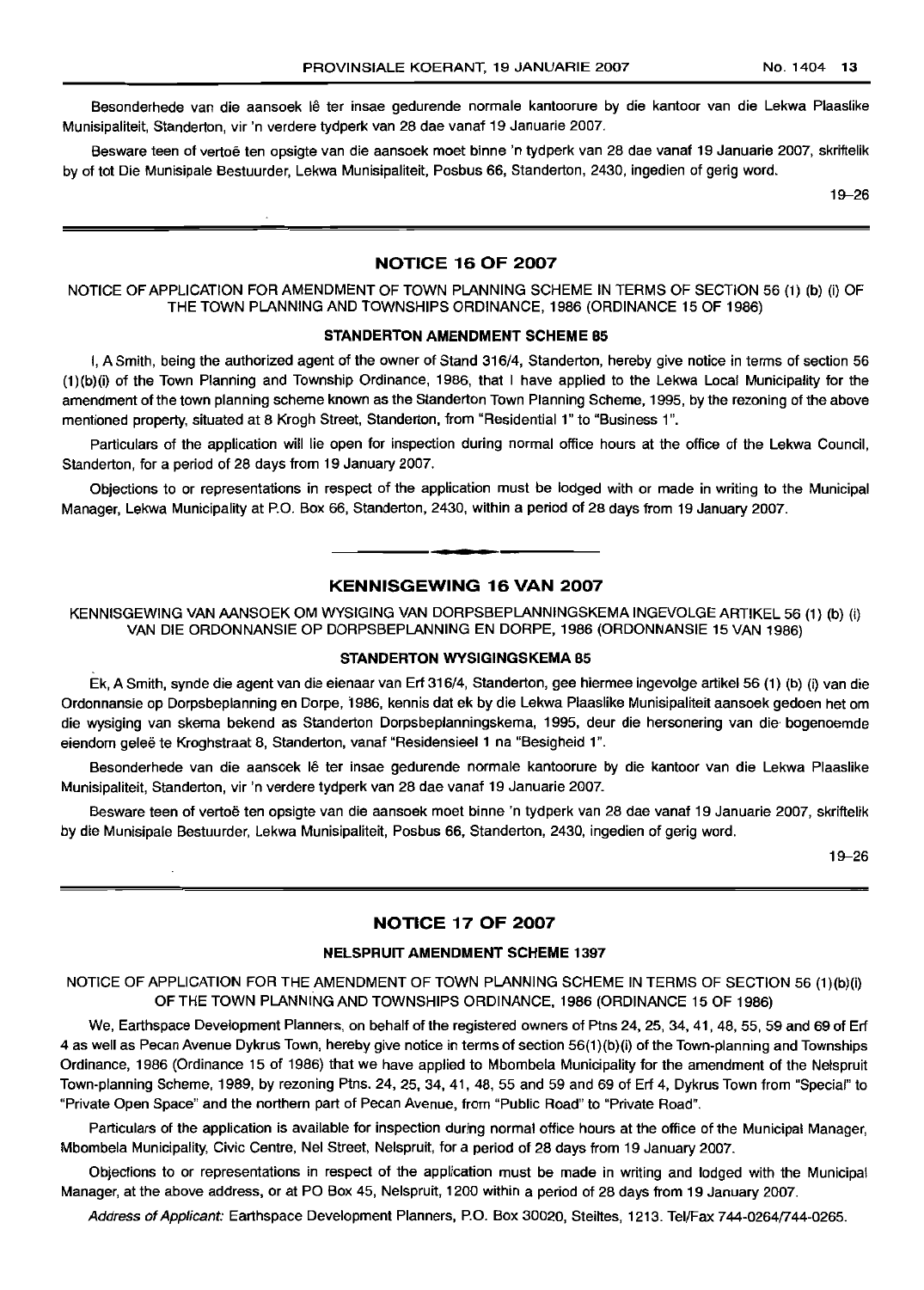# KENNISGEWING 17 VAN 2007

#### NELSPRUIT WYSIGINGSKEMA 1397

KENNISGEWING VAN AANSOEK OM WYSIGING VAN DORPSBEPLANNINGSKEMA INGEVOLGE ARTIKEL 56 (1) (b) (i) VAN DIE ORDONNANSIE OP DORPSBEPLANNING EN DORPE, 1986 (ORDONNANSIE 15 VAN 1986)

Ons, Earthspace Development Planners, namens die geregistreerde eienaars van Ged. 24, 25, 34, 41,48,55,59 en 69 van Erf 4, asook die noordelike gedeelte van Pekanlaan, Dykrus Dorp, gee hiermee ingevolge artikel 56 (1)(b)(i) van die Ordonnansie op Dorpsbeplanning en Dorpe, 1986 (Ordonnansie 15 van 1986) kennis dat ons by Mbombela Munisipaliteit aansoek gedoen het om die wysiging van die Nelspruit Dorpsbeplanningskema, 1989, deur die hersonering van Ged. 24, 25, 34, 41, 48, 55, 59 en 69 van Erf 4, vanaf "Spesiaal", na "Privaat Oop Ruimte" en die noordelike deel van Pekanlaan, Dykrus Dorp, vanaf "Publieke Pad" na "Privaat Pad".

Besonderhede van die aansoek lê ter insae gedurende normale kantoorure by die kantoor van die Munisipale Bestuurder, Mbombela Munisipaliteit, Burgersentrum, Nelstraat, Nelspruit, vir 'n tydperk van 28 dae vanaf 19 Januarie 2007.

Besware teen of vertoë ten opsigte van die aansoek, moet binne 'n tydperk van 28 dae vanaf 19 Januarie 2007, skriftelik \* by bovermelde adres of by Posbus 45, Nelspruit, 1200, ingedien of gerig word.

Adres van Applikant: Earthspace Development Planners, P.O. Box 30020, Steiltes, 1213. Tel/Faks: 744-0264/744-0265.

19-26

# LOCAL AUTHORITY NOTICES PLAASLIKE BESTUURSKENNISGEWINGS

# LOCAL AUTHORITY NOTICE 3

#### GREATER TUBATSE MUNICIPALITY

#### TUBATSE AMENDMENT SCHEME 19

It is hereby notified in terms of the provisions of section 57 (1) of the Town-planning and Townships Ordinance, 1986 (Ordinance 15 of 1986) that the Greater Tubatse Municipality has approved the amendment of the Tubatse Interim Land Use Scheme, 2006, by the rezoning of Erf 191, Burgersfort Extension 5 from "Residential 1" to "Residential 2", subject to certain restrictive conditions.

Map 3 and the scheme clauses of the amendment scheme will be open for inspection during normal office hours at the office of the Chief Town Planner: Kart & Eddie Sedibe Streets, Burgersfort and the Municipal Manager of the Municipality of Thaba Chweu and the Department of Local Government, Housing and Land Administration, Nelspruit.

This amendment scheme is known as Tubatse Amendment Scheme 19 and shall come into operation on date of publication of this notice.

#### L. J. Molepo, Town Planner

Greater Tubatse Municipality, PO Box 206, Burgersfort, 1150

(Notice No. 19/2007)

### LOCAL AUTHORITY NOTICE 4

# MUNICIPALITY OF THABA CHWEU

It is hereby notified in terms of the provisions of section 57 (1) of the Town-planning and Townships Ordinance, 1986 (Ordinance 15 of 1986), that the Municipality of Thaba Chweu (Lydenburg Administrative Unit) has approved the amendment of the Lydenburg Town-planning Scheme, 1995, by 1he rezoning of:

1. Lydenburg Amendment Scheme 55/95, Erf 493, Lydenburg, from "Residential 1" to "Residential 2" subject to a density of 20 units per hectare with a maximum of 4 dwelling units on the property. The amendment scheme is known as Lydenburg Amendment Scheme 55/95 and shall come into operation on the date of publication of this notice.

2. Lydenburg Amendment Scheme 126/96, Erven 171 and 172, Lydenburg from "Special" to "Residential 2" subject to a density of 60 dwelling units per hectare with a maximum of 77 units to be erected on the property. The amendment scheme is known as Lydenburg Amendment Scheme 126/95 and shall come into operation on the date of publication of this notice.

Map 3 and the scheme clauses of the amendment schemes are filed with the Municipal Manager of the Municipality of Thaba Chweu and the Department of Local Government, Housing and Land Administration, Nelspruit.

#### G. CASTLE, Administrator

Civic Centre, PO Box 61, Lydenburg, 1120